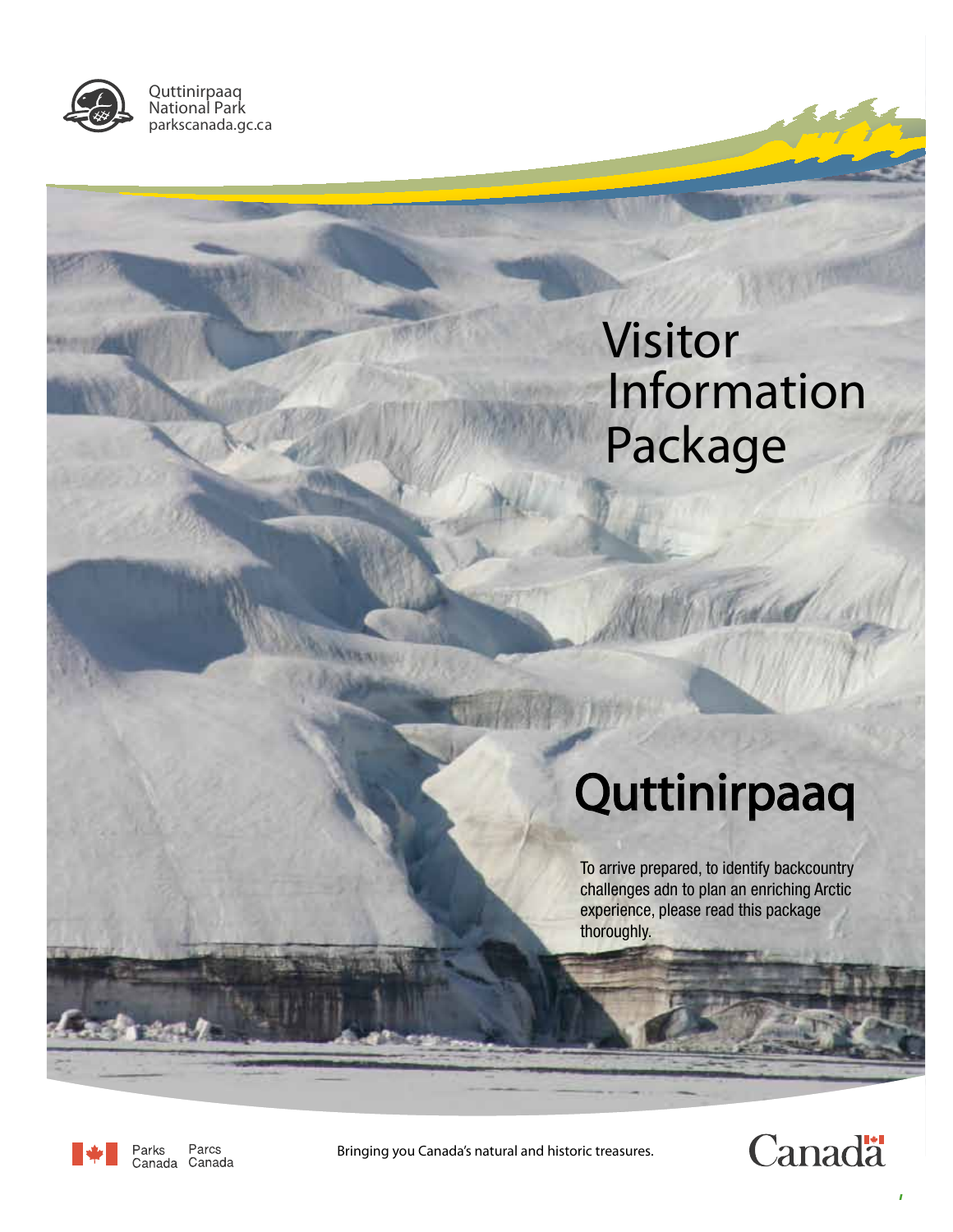### For More Information

To reach park staff between September and early May, please contact Parks Canada in Iqaluit or visit our website. During the summer field season (approximately mid-May to mid-August), the Pangnirtung Office will assist you and may provide the satellite phone numbers of field staff.

Fax: (867) 975-4674 Fax: (867)-473-8612

#### Iqaluit Office Pangnirtung Office

Phone: (867) 975-4673 Phone: (867)-473-2500 nunavut.info@pc.gc.ca nunavut.info@pc.gc.ca

Hours of Operation Year-round Monday to Friday 8:30 am -12 noon, 1 pm - 5 pm

#### parkscanada.gc.ca/quttinirpaaq



#### Related Websites

**Quttinirpaaq National Park website**: parkscanada.gc.ca/quttinirpaaq **Nunavut Tourism**: www.nunavuttourism.com **Mirnguiqsirviit – Nunavut Territorial Parks**: www.nunavutparks.com **Weather Conditions –** Resolute: www.weatheroffice.gc.ca/city/pages/nu-27\_metric\_e.html Grise Fiord: www.weatheroffice.gc.ca/city/pages/nu-12\_metric\_e.html

#### **Transport Canada**: www.tc.gc.ca

**What kind of explorer are you?** Find out how to maximize your Canadian travel experience by visiting www.caen. canada.travel/traveller-types

All photos copyright Parks Canada unless otherwise stated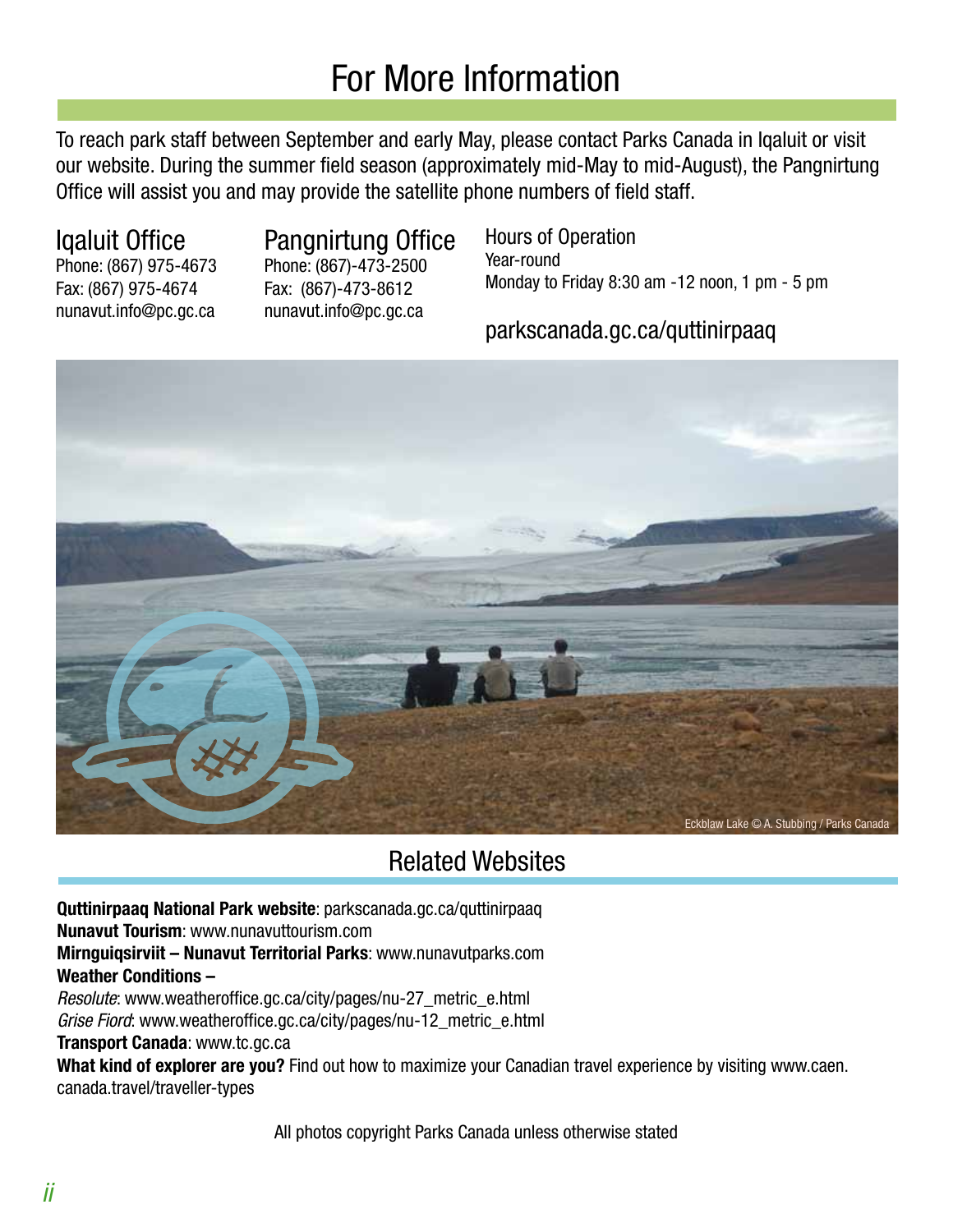### Table of Contents

| Welcome                                       | 2              |
|-----------------------------------------------|----------------|
| <b>Important Information</b>                  |                |
| Pre-trip, Post trip, Permit                   |                |
| <b>Registration and De-registration</b>       | 4              |
| <b>Planning your Trip- Topographical Maps</b> | 5              |
| How to Get Here                               |                |
| <b>Air Access</b>                             | 5              |
| <b>Travelling with Dangerous Goods</b>        | 6              |
| <b>Community Information</b>                  | $\overline{7}$ |
| <b>Activities</b>                             | $8 - 9$        |
| Hiking, North Pole expeditions                | 8              |
| <b>Skiing, Glacier Travel</b>                 | 9              |
| <b>Inuit Cultural Activities</b>              | 9              |
| <b>Tour Companies</b>                         | 10             |
| <b>Important Safety Information</b>           | $11 - 14$      |
| <b>River Crossings</b>                        | $11 - 12$      |
| Terrain Hazards, Climate, Hypothermia         | 13             |
| Polar bears and other wildlife                | 14             |
| <b>Minimizing Risk</b>                        |                |
| Experience, navigation, communications        | 15             |
| <b>Search and Rescue</b>                      |                |
| <b>Emergency Equipment and Facilities</b>     |                |
| <b>Environmental Conservation Practices</b>   |                |
| Fees                                          |                |
| <b>Park Regulations</b>                       |                |

#### **As of 2012...**

- 1. Park closures may be in effect in the event of extreme flooding. See River Crossing information on page 11 for more information.
- 2. Mountain Guide certification is required for all guides leading clients in glaciated and / or technical mountain terrain. See page 13 for more information.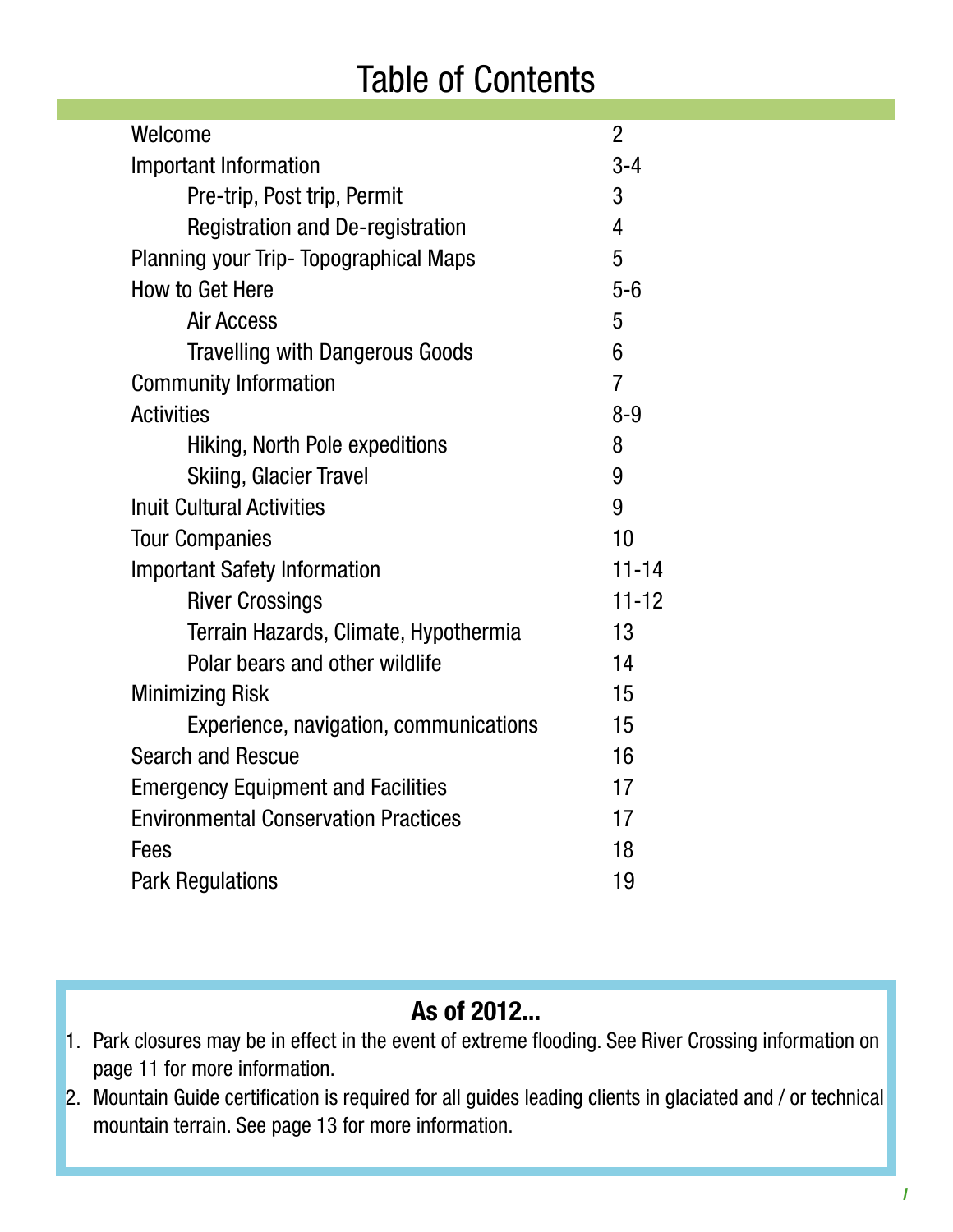### Welcome

Quttinirpaaq, Inuktitut for "Land at the Top of the World", is a vast, ancient, sprawling landscape in the extreme high Arctic that has the expected: ice caps enclosing mountains, kilometres thick glaciers, worn mountains, and sparse tundra. But it also has the unexpected: the highest mountain in eastern North America (Barbeau Peak) and a thermal oasis in the Lake Hazen area. Lake Hazen, one of the largest and deepest lakes in the world above the Arctic Circle, has remarkably lush vegetation and supports higher densities of wildlife than the rest of the park. Wildlife are so unaccustomed to humans that they do not react in fear.

Quttinirpaaq is the largest National Park in Nunavut and is 800 km north of Resolute by Twin Otter charter aircraft. The park extends to the Polar Ice Cap – the last edge of North America before the North Pole's sea ice begins.

Be among the intrepid explorers that are venturing into one of the most remote places in the world. Join the ranks of people who have strode this land in the past, from when it drew Greenlandic hunters along the Muskox Way to North Pole adventurers who over-wintered in the late 19th and early 20th centuries and scientists in the 1950's who studied the high Arctic during the International Geophysical Year.

See nesting birds that fly from Pole to Pole or visit from Africa and Europe. Watch muskox, and the rare Peary caribou feed on lichens, avens and sedges. Take in profusions of wildflowers or lichen as far as the eye can see. Cross glaciers or glacier-fed icy rivers. Bask under high-in-the-sky intense sunlight at midnight. Catch sight of dog sized arctic wolves searching for lemmings and watch in amazement as herds of huge arctic hare sprint on their hind legs, brilliant white against the brown tundra.

Come to hike, ski or climb the mountains and be prepared to be awed.

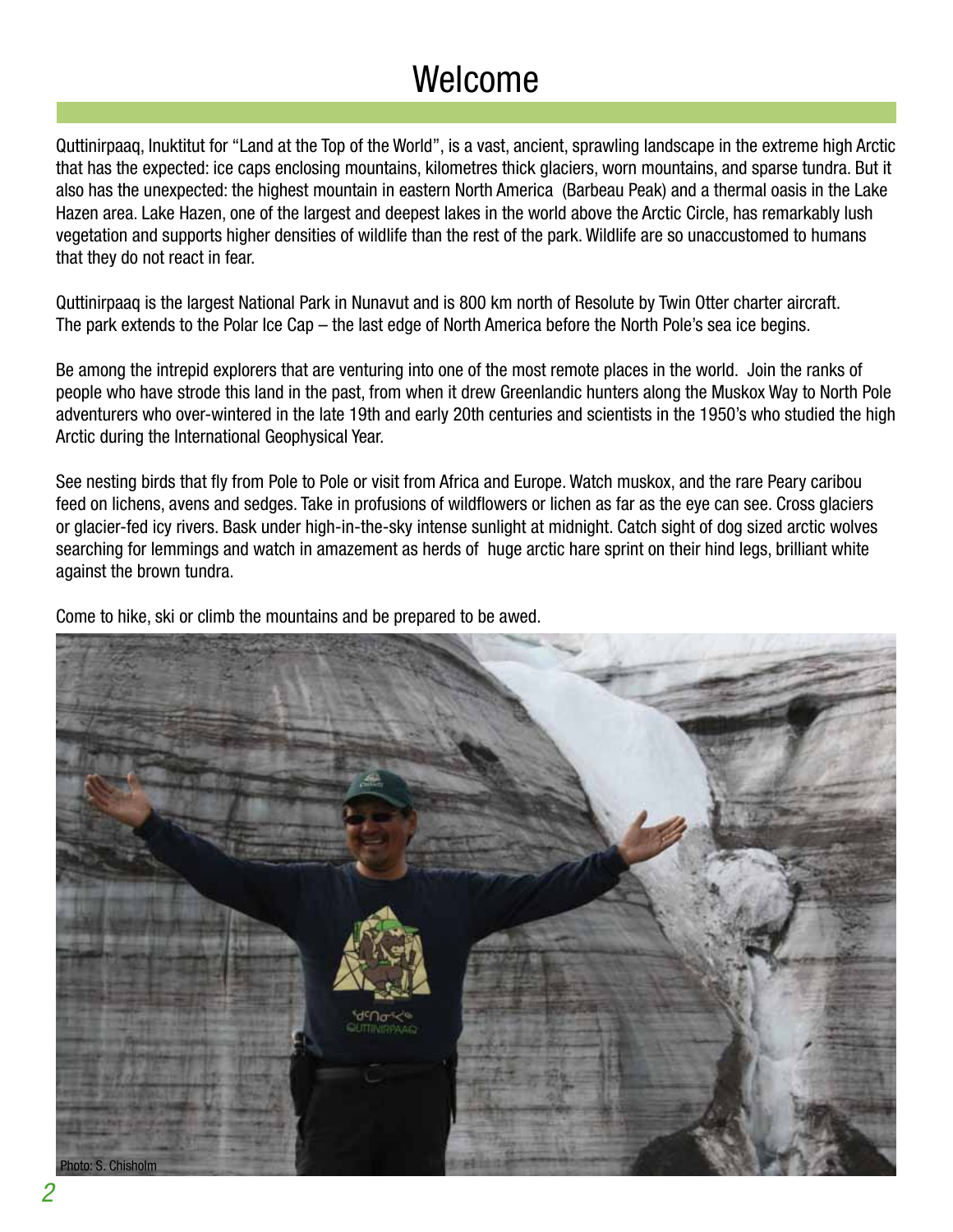### Important Information

#### **Pre-Trip**

#### **Before booking my travel I have**:

- contacted Parks Canada in Nunavut
- allowed sufficient time when I arrive at the park to attend a mandatory orientation and registration session
- received and read the Quttinirpaaq National Park Visitor Information Package (this publication)
- received the Safety in Polar Bear Country brochure

#### **For hiking from Tanquary Fiord or Lake Hazen I have:**

- provided Parks Canada with a detailed itinerary of my planned trip including any side trips
- ensured my skills and experience are equal to the needs of the trip
- • contacted Parks Canada to arrange to attend an orientation and registration session

#### **For travel before May I have:**

- • provided Parks Canada with a detailed route description of my planned trip
- ensured that my skills and experience are equal to the needs of the trip
- booked my flights accordingly to attend an orientation and registration session in Iqaluit.

#### **I have booked a time for my registration and orientation.**

| Date:     |  |
|-----------|--|
| Time:     |  |
| Location: |  |
|           |  |

**Post-Trip**

#### **Before leaving the park I will:**

- contact Parks Canada to de-register
- complete the Nunavut Visitor Survey



### **Permits**

Permits are required for operating a business (guiding, outfitting), filming and commercial photography, research, landing an aircraft, establishing a cache or base camp or transporting a firearm through the park. Permits must be acquired through the Parks Canada office well in advance (some permits may take 90 days or more to be issued). Research permits are only issued in winter or spring.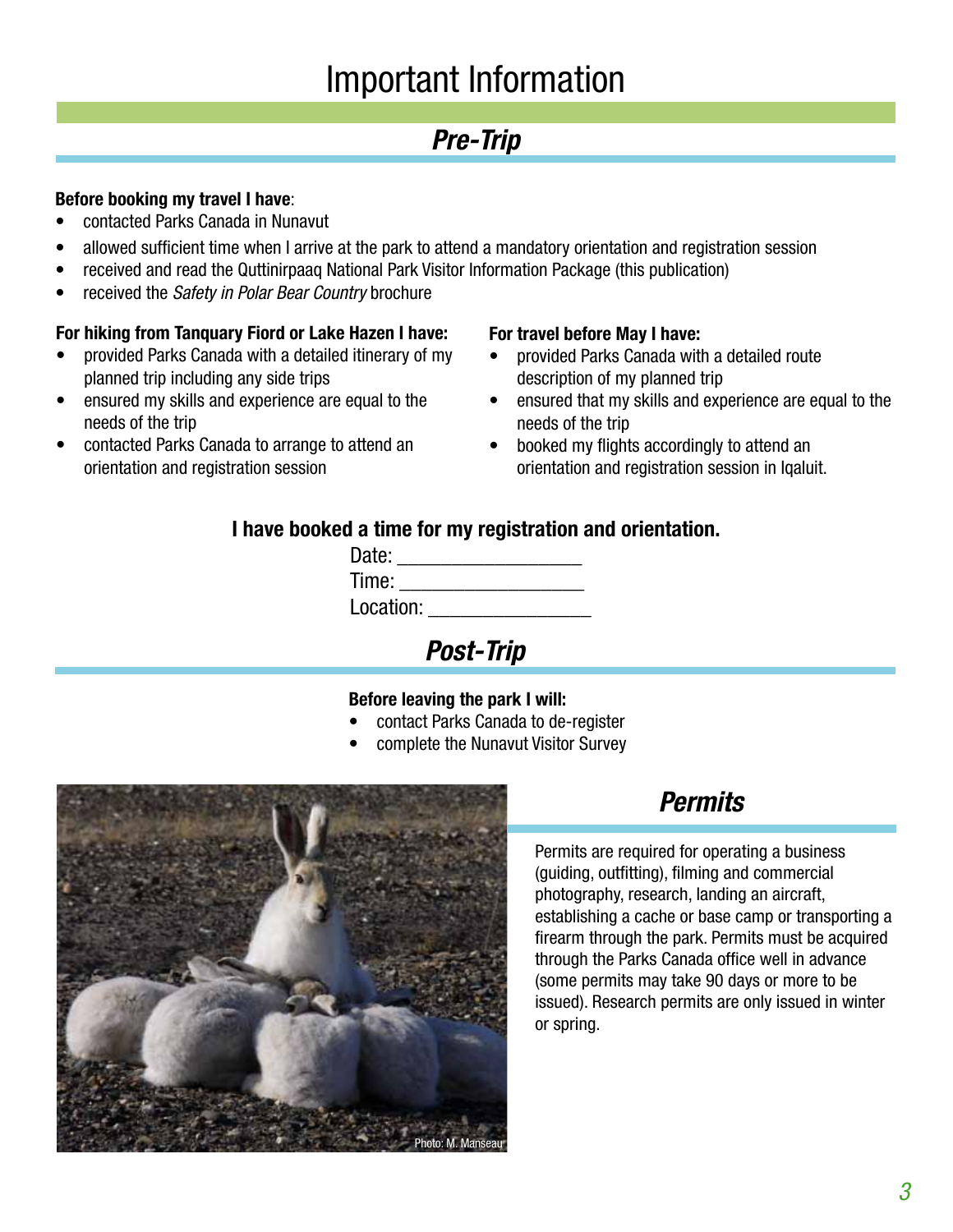For visitor safety, **it is mandatory to register all trips into the park prior to entering and to de-register once done.** If you plan on travelling on Inuit-owned land contact the Qikiqtani Inuit Association at 1-800-667-2742 for permission. During the registration and orientation we can point out areas of interest along your route. This information helps make your trip safe and enjoyable. We also provide information on the hazards present in the park, and the risks associated with the activities you plan to undertake. You will be briefed on current route conditions, weather, water levels, area closures, park regulations, polar bear sightings and much more.

#### **To register your trip:**

- During the operational season (approximately May - August), this session will take place at one of the operations stations in the park. Allow one to two hours for registration and orientation. Sessions are available during office hours, Mon-Fri 8:30 am to 12 noon and 1 pm to 5 pm. Ask your charter company to contact park staff at Tanquary Fiord to provide your estimated arrival time.
- Prior to May, book a time at the Parks Canada office in Iqaluit during office hours (Monday to Friday, 8:30 am to 12 noon and 1 pm to 5:00 pm).
- You must contact the Park office a minimum of 48 hours ahead to book your orientation time.

#### **To de-register your trip:**

- Within 24 hours of completing your trip you must contact Parks Canada Staff to de-register.
- Visit the Parks Canada station in Tanguary Fiord, or phone the Iqaluit office 24 hours a day and leave a message to indicate that your party has successfully completed your trip.
- If you wish to speak to a Parks Canada staff person please call during office hours.

#### **What information will you need to provide when you arrive?**

- The name, address and phone number of each group member and an emergency contact for each member;
- A de-registration date (date you plan to exit the park);
- The name(s) of the local outfitter(s) that you plan to use;
- Your flight information;
- A list of your equipment (brand, number, colour, etc), your satellite phone number (if applicable);
- The type of activities you will undertake; and,
- Your detailed in-park trip plans.

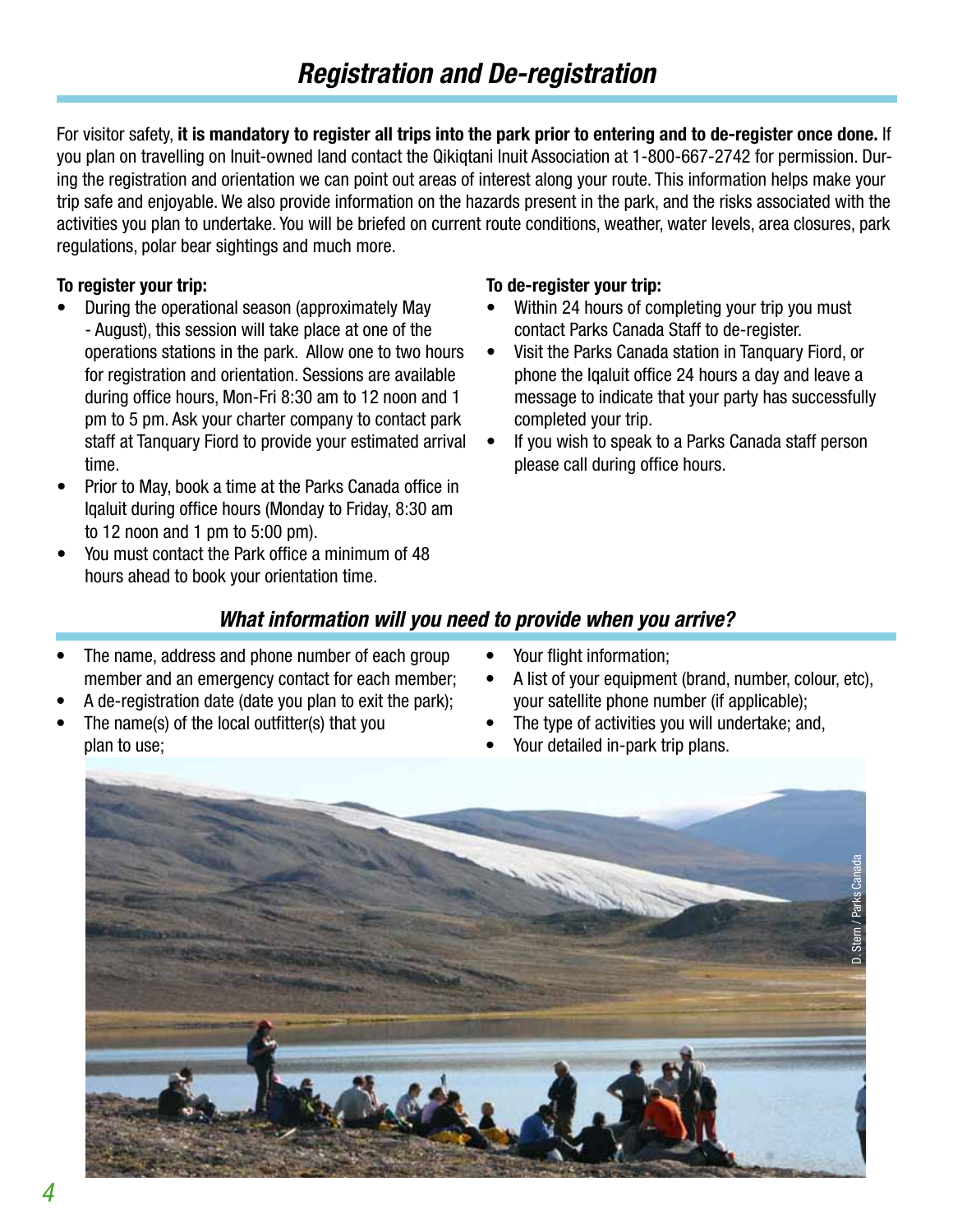## Planning your Trip

#### **Topographic Maps**

Route planning is easiest with 1:250,000 maps but you should navigate with the appropriate 1:50,000 maps. The main 1:250,000 maps that cover the park are 340D (Tanquary), 120C&D (Lady Franklin Bay), 120F&G (Clements Markham Inlet), 340D (McClintock Inlet). You can contact the park office for information regarding which 1:50,000 maps cover your area of interest.

You can obtain information on how to get paper copies or free, digital copies of these maps through the Canada Map Office website: **www.maps.nrcan.gc.ca/distribution\_e.php**

**Please note: Maps that you receive are up-to-date only to the year indicated on the map**. Care must be taken when using topographic maps to prevent unnecessary accidents.



### How to Get Here

#### **Air Access to Nunavut**

Currently, First Air offers regular flight service to Resolute Bay from Iqaluit and weekly service from Yellowknife. Major airlines fly to Yellowknife through Edmonton, Calgary, Vancouver or Winnipeg and to Iqaluit through Ottawa or Montreal.

**Please Note**: If you are shipping supplies from an international location, please at least an additional allow 4-6 weeks for these items to clear customs on top of the normal shipping time.

#### **First Air Ltd.**

1-800-267-1247

#### www.firstair.ca

**Weather conditions in the north may dictate your travel schedule. Be flexible enough to allow for lengthy delays in your plans.**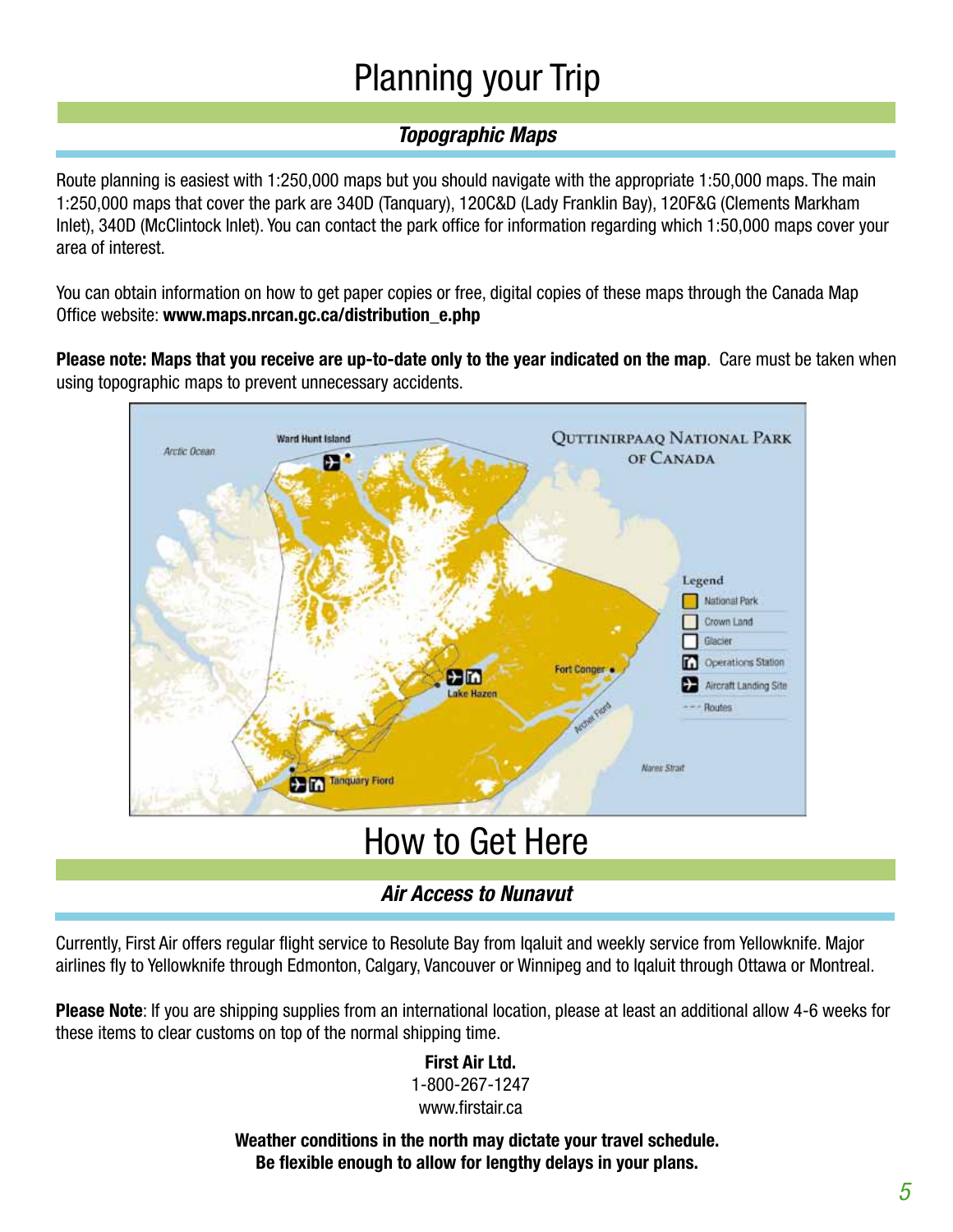#### **Getting to Quttinirpaaq from Resolute Bay**

Access is by chartered aircraft on a Twin Otter (Kenn Borek Air) from Resolute Bay, Nunavut and a return flight from here to Tanquary Fiord costs about \$30,000. A group will normally require two return trips (drop off and pick up), for about \$60,000, depending on fuel costs. Other locations in the park have additional fees. Call Kenn Borek for more information. Twin Otters can carry eight to 10 people and up to 1200 kilograms, so it is most economical to coordinate with other travellers. Park staff may be able to help you coordinate your flights.

Kenn Borek Air offers charters directly from Resolute. Charter companies are very busy during the summer and their availability will vary. Make your travel arrangements well in advance.

www.borekair.com

#### **Kenn Borek Air Ltd.**

Resolute: (867) 252-3845 E-mail: yrb@kbaops.com

Iqaluit: (867) 979-0040 Fax: (867) 979-0132 Email: yfbdispatch@northwestel.net



#### **Travelling with Dangerous Goods on Commercial Airlines**

Transport Canada has several regulations regarding the transport of used stoves and fuel bottles. For details about how to treat your gear in order to transport it on a plane please go to the following link: **http://www.tc.gc.ca/eng/civilaviation/standards/commerce-dangerousgoods-news-notices-menu-1569.htm**

If you have any questions about these regulations please contact the inspector from your region. A list of contacts can be found at: **http://www.tc.gc.ca/eng/civilaviation/standards/commerce-dangerousgoods-contact-287.htm**

#### **We recommend bringing new, unused stoves and new, empty fuel canisters with you to avoid difficulties when travelling.**

#### **Bear deterrents and many noisemaking devices used to scare bears are strictly prohibited from travel on airplanes.**

We recommend buying your stove fuel in the community where you begin your trip (Resolute Bay or Grise Fiord) and leaving any unused fuel behind at the end of your trip. White gas is readily available in the communities though it's a good idea to call ahead and confirm. Outfitters in both communities often accept leftover white gas. You can also check with local outfitters or stores to see if bear deterrents are available for purchase locally.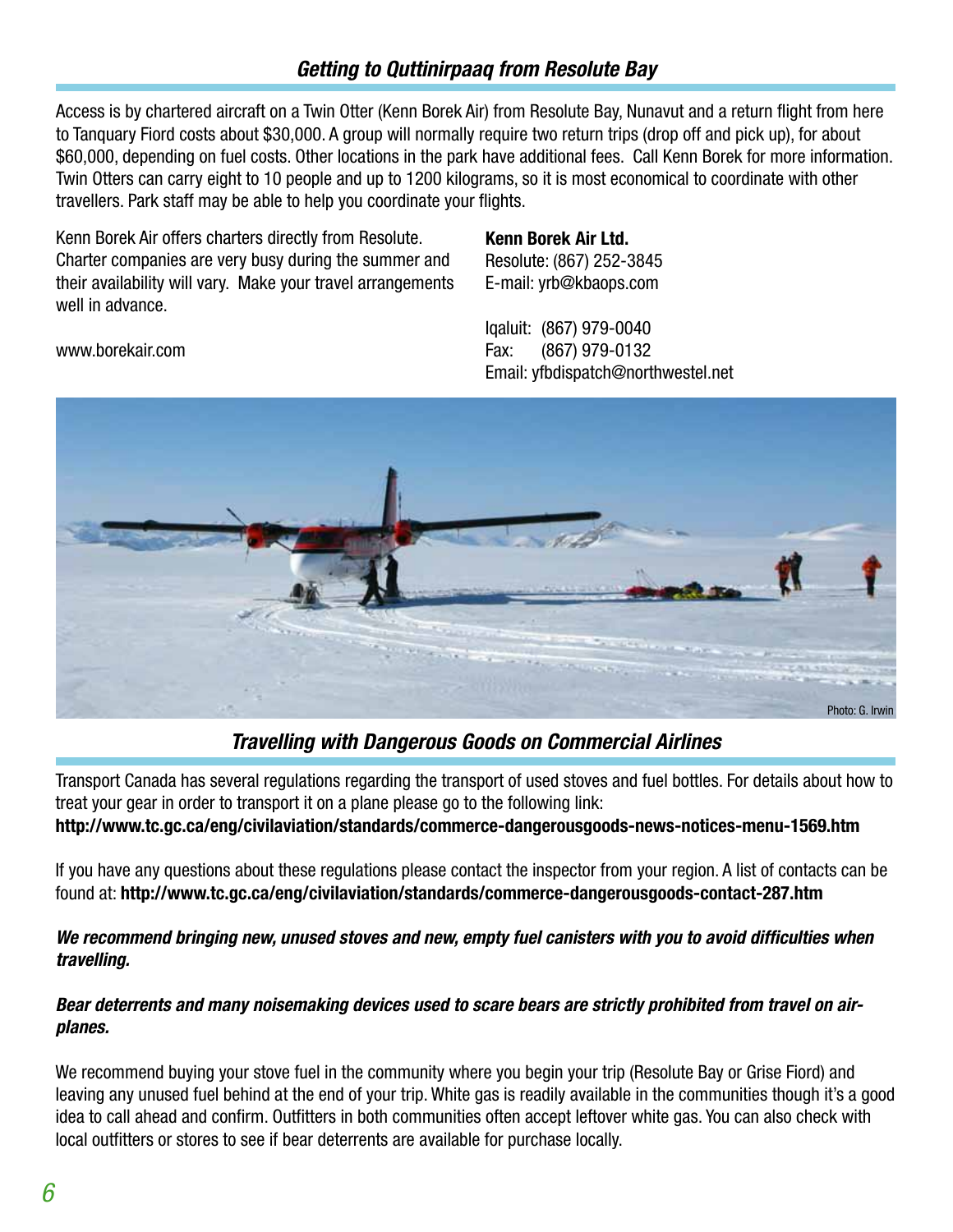### Community Information

#### **Local Outfitters**

The town of Resolute is well serviced by local outfitters who can take you out on the land. Exceptional examples of high arctic wildlife, culture and history are easily reached within a day from town. Please contact the hamlet office for more details (867) 252-3616.

You may wish to make a side trip to the picturesque community of Grise Fiord, Canada's most northerly community. It is about 360 km northeast of Resolute Bay on the southern shore of Ellesmere Island. Arrangements for accommodations and outfitting services can be made through the Grise Fiord Inuit Co-operative at (867) 980-9913.

**Please Note**: Outfitters must have a current National Parks Business Licence to operate in the park.

Ensure your outfitter has a current licence before hiring them. This package was produced in advance of the annual licensing and permitting cycle.

#### **Community Visitor Information**

**Resolute Hamlet Office** Phone: (867) 252-3616 Fax: (867) 252-3749

**Grise Fiord Inuit Co-operative** Phone: (867) 980-9913 Fax: (867) 980-9954

**Local Stores**

**Tudjaat Co-op** Resolute: (867) 252-3854 **Grise Fiord Inuit Co-op Ltd.** Grise Fiord: (867) 980-9917

#### **Accommodations**

#### **Resolute**

**Narwhal Hotel Resolute** Phone: (867) 252-3968 Fax: (867) 252-3960

**Qausuittuq Inns North**  Resolute Phone: (867) 252-3900 / 3901 Fax: (867) 252-3766

**South Camp Inn**  Resolute Bay Phone: (867) 252-3737 Fax: (867) 252-3838



#### **Grise Fiord**

**Grise Fiord Lodge** Grise Fiord Phone: (867) 980-9913 Fax: (867) 980-9954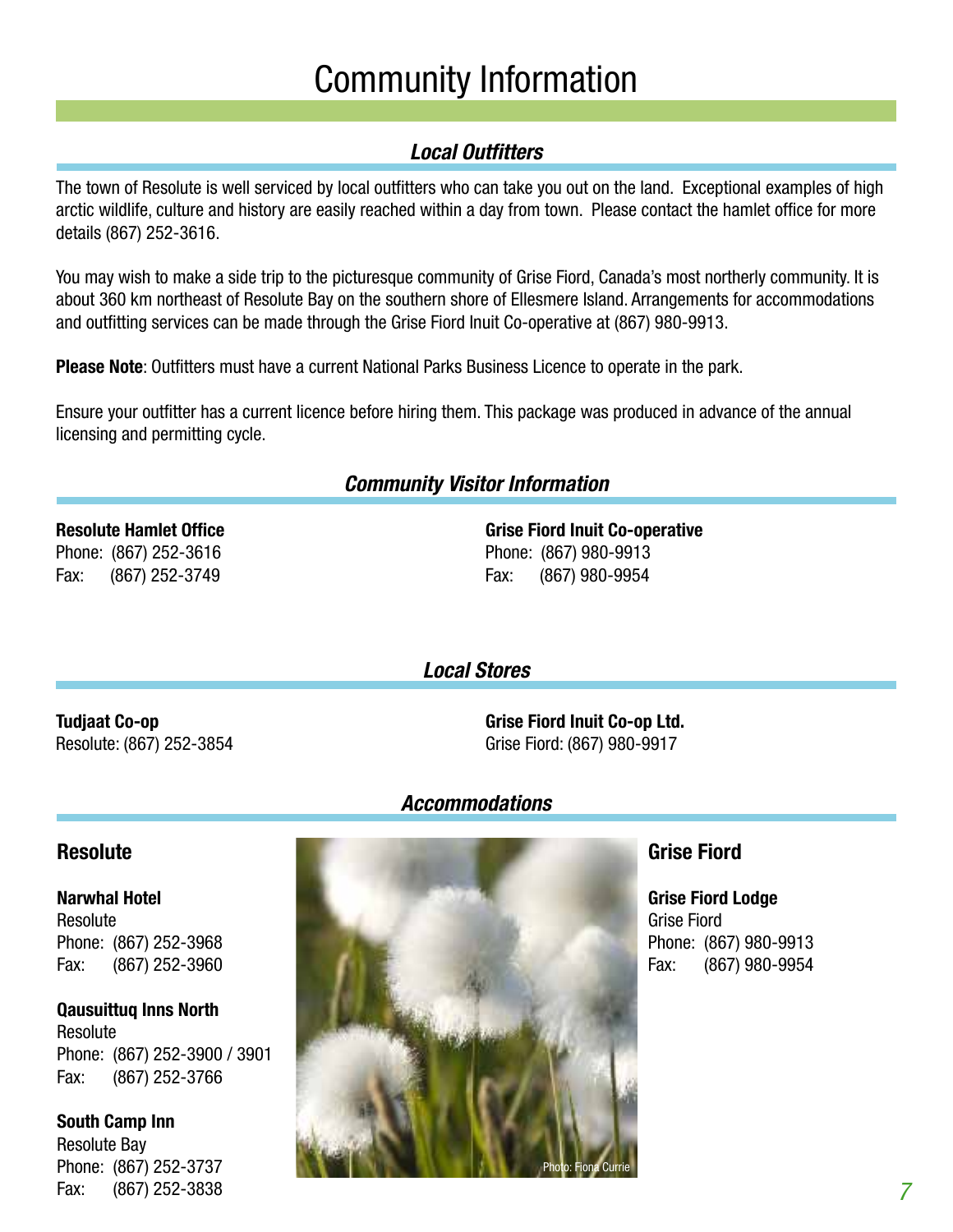### **Activities**

#### **Hiking**

Hikers can explore the park from drop-off points at Tanquary Fiord or Lake Hazen. Tanquary Fiord has a coastal high Arctic climate and wildlife whereas the tundra around Lake Hazen is particularly lush and diverse. Historic Fort Conger visits are possible by special permission and will require a Parks Canada staff person to accompany your group.

Many groups choose to hike a 9-10 day loop from Tanquary Fiord around the Ad Astra and Viking Ice Caps or a 11-12 day hike from Tanquary Fiord to Lake Hazen following the MacDonald and Very River Valleys.



**Travelling to the North Pole**

#### **North Pole Jumpers must meet all registration and licensing/permitting requirements as set out in this guide.**

If you are planning to attempt the North Pole from any land managed by Quttinirpaaq National Park, including Ward Hunt Island, McClintock Inlet or Cape Columbia, you must contact park staff in Iqaluit at (867) 975-4673 to advise us of your trip. Depending on your travel plans, you may also be required to register and take part in a mandatory orientation session in person at the Iqaluit Park Office. If your itinerary does not include a stop in Iqaluit, alternate arrangements must be made in advance of your departure.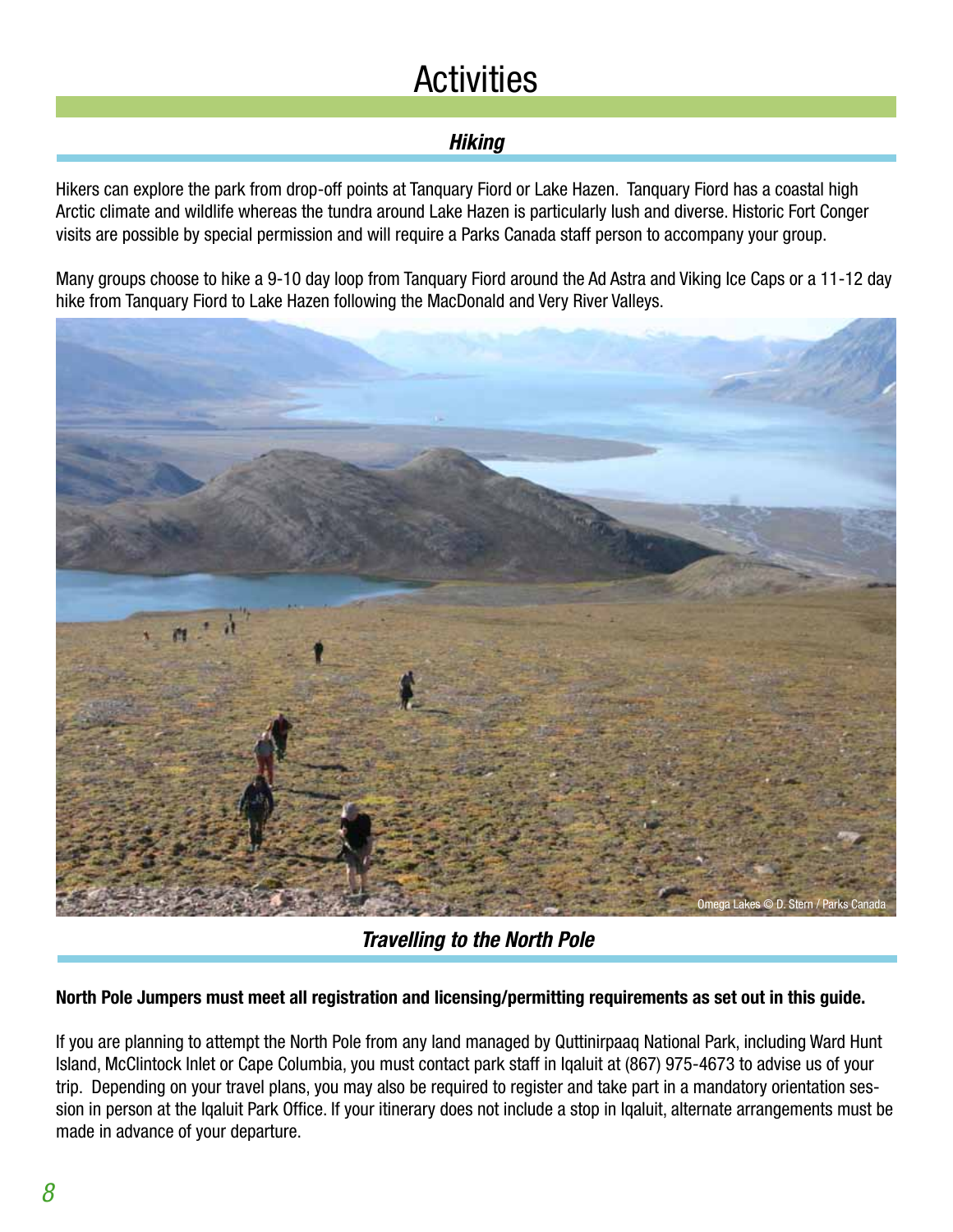#### **Skiing**



With thousands of square kilometres of glaciers and ski-able terrain, the opportunities for ski touring in Quttinirpaaq are almost endless. What Ellesmere Island lacks in powder, it more than makes up for in awe-inspiring routes and countless unclimbed peaks. Although not an appropriate destination for beginners, visitors with strong ski touring, glacier travel, and avalanche safety skills will appreciate the opportunity to be one of the few parties to reach the summit of Barbeau Peak or traverse one of the large ice caps in the park. Spring (April and May) is an excellent time to ski tour in the park due to relatively stable weather, however any party travelling in the park at this time should be totally self-sufficient and prepared to support themselves for several days in the event that a rescue is required. See Important Safety Information on page 13 for more information about terrain hazards relative to skiing.

#### **Glacier Travel**

Whether you are simply admiring Gull Glacier from Tanquary Fiord or hiking around the Ad Astra or Viking ice Caps, Quttinirpaaq's glaciers are sure to amaze. Since much of the park is glaciated, glaciers are bound to occupy your views throughout your trip.

Glaciers must be treated with respect as they can be dangerous. **Only those experienced in glacier travel and crevasse rescue and who have proper equipment should travel on glaciers.** See Important Safety Information on page 13 for more information about terrain hazards relative to climbing and mountaineering.

### Inuit Cultural Activities

Ancient peoples have a long history on Ellesmere Island, starting with the arrival of the Palaeo-Eskimos about 4,500 years ago, followed by the Last Dorset cultures and the Thule people who arrived during the past thousand years. Archaeological sites give testimony to the resiliency of these people and their ability to survive in this extreme northern climate. We would like to remind you to respect Inuit subsistence hunting, fishing and trapping rights and refrain from interfering with these activities. Beneficiaries of the NLCA may travel through the park by motorized vehicle for the purposes of harvesting.



Ellesmere Island has been a staging point for northern exploration and north pole attempts since the late nineteenth century. It has also been the focus of various scientific studies over the years, including the extensive projects organized by the Defence Research Board between 1953 and the 1970s.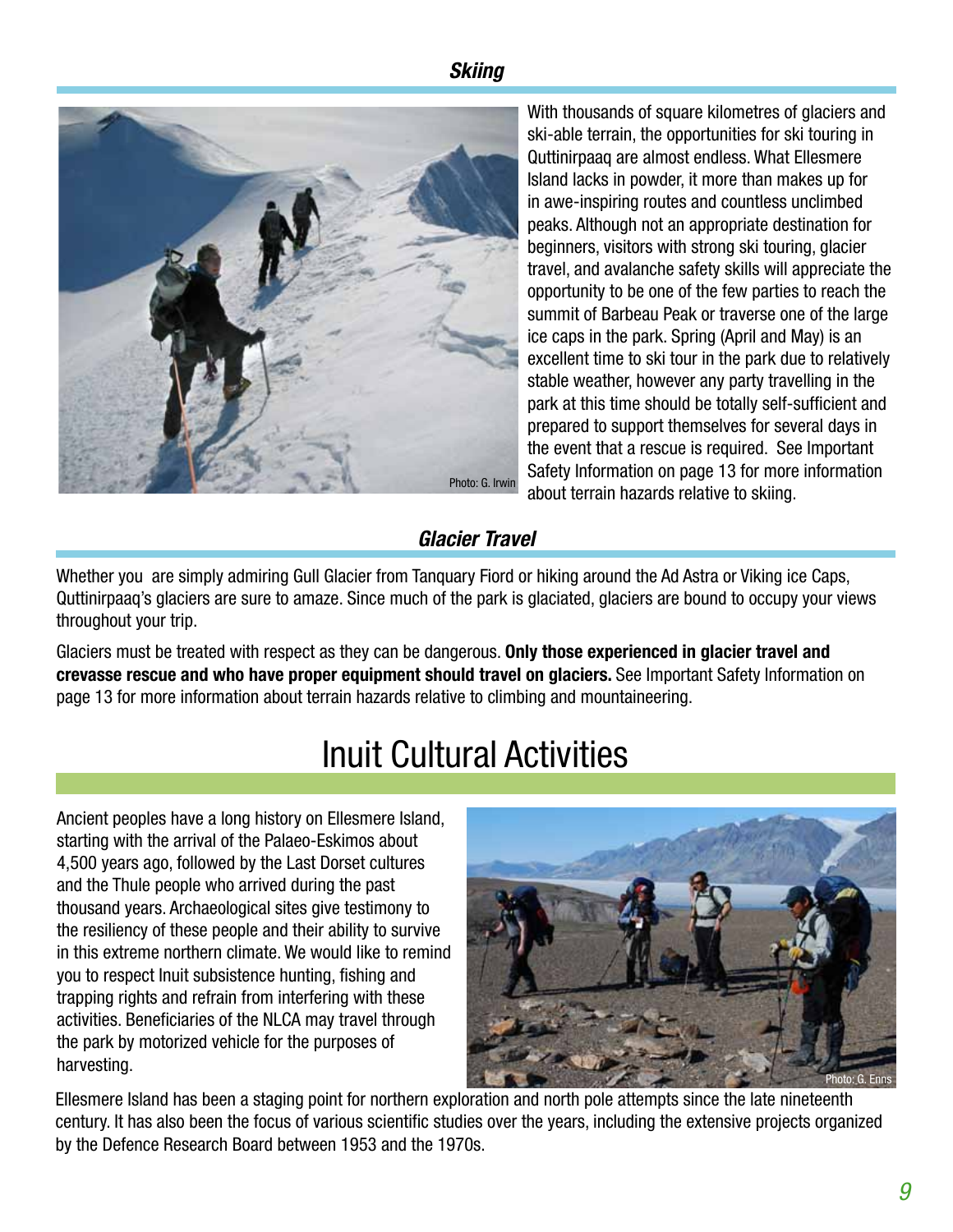### Tour Companies

If you prefer to travel in a guided group, please contact one of the tour companies below. Please check that the company you are planning to travel with is currently licensed to operate in the park before hiring them.

This package was produced in advance of the annual licensing and permitting cycle.

#### **Black Feather Wilderness Adventure Company**

Parry Sound, ON Toll Free: 1-888-849-7668 Phone: (705) 746-1372 Fax: (705) 746-7048 info@blackfeather www.blackfeather.com

#### **Northwinds Arctic Adventure**

Iqaluit, NU Phone : (867) 979-0551 Fax : (867) 979-0573 north@northwinds-arctic.com www.northwinds-arctic.com

#### **Quark Expeditions**

Waterbury, Vermont Toll Free: 1-(888) 892-0334 Fax: (203) 857-0427 enquiry@quarkexpeditions.com www.quarkexpeditions.com

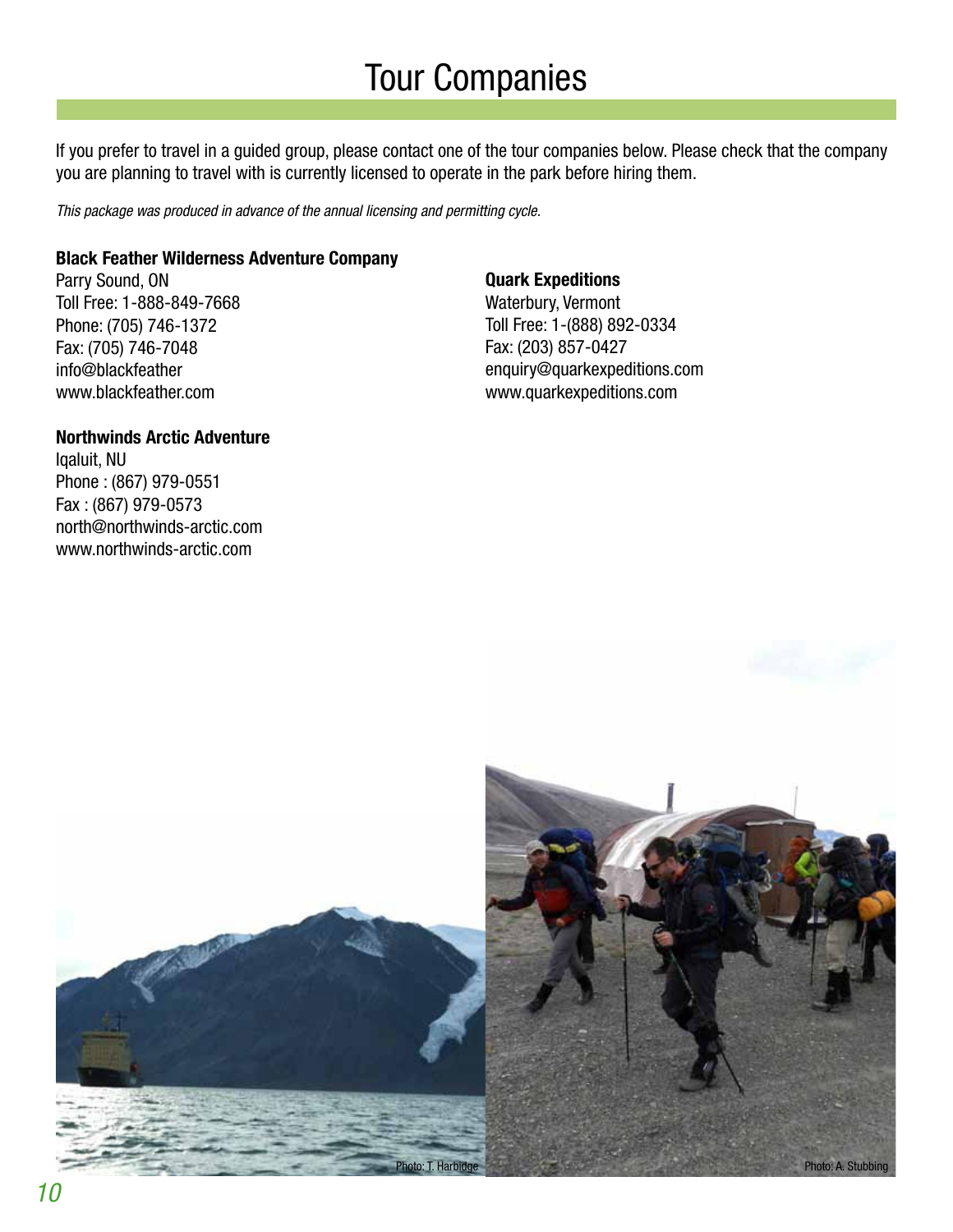### Important Safety Information

#### **River Crossings**

River crossings are the most significant hazard facing summer visitors. Streams and rivers in Quttinirpaaq are mostly glacial fed, so water volume and velocity changes throughout the day and from day to day. As the day progresses, glacial melt caused by warming temperatures increases the volume of rivers and streams. Rainfall also affects the volume and velocity of rivers and streams at any time of day. These factors make crossings unpredictable and susceptible to rapid change. Be prepared to wait out high water for hours or even days: at certain times of year, water levels are likely to significantly affect your trip route and schedule, so plan accordingly.

#### **QNP Park Closures possible mid-July to August 1st**

During the last decade there have been several visitor safety incidents in Quttinirpaaq National Park (QNP) related to severe flooding. Since most rivers in QNP are glacier fed, warm temperatures have a dramatic effect on river depth. Warmer than average temperatures in recent years have meant that river levels are higher for longer periods of time. Certain areas of the park, including glacier toes and river crossings along hiking routes, have consequently become more dangerous. Although a park closure is possible at any time, **we recommend that people refrain from visiting QNP from mid-July to August 1st**, when the risk to visitor safety is heightened and park closures are more likely.

Visitor safety is our main priority. We know that a trip to the high Arctic is an extremely expensive "trip of a lifetime" and want to help you avoid disappointment by minimizing the risk of injury and / or evacuation. Please contact the park office with any questions.

#### **River Crossings Safety Information continued on page 12.**

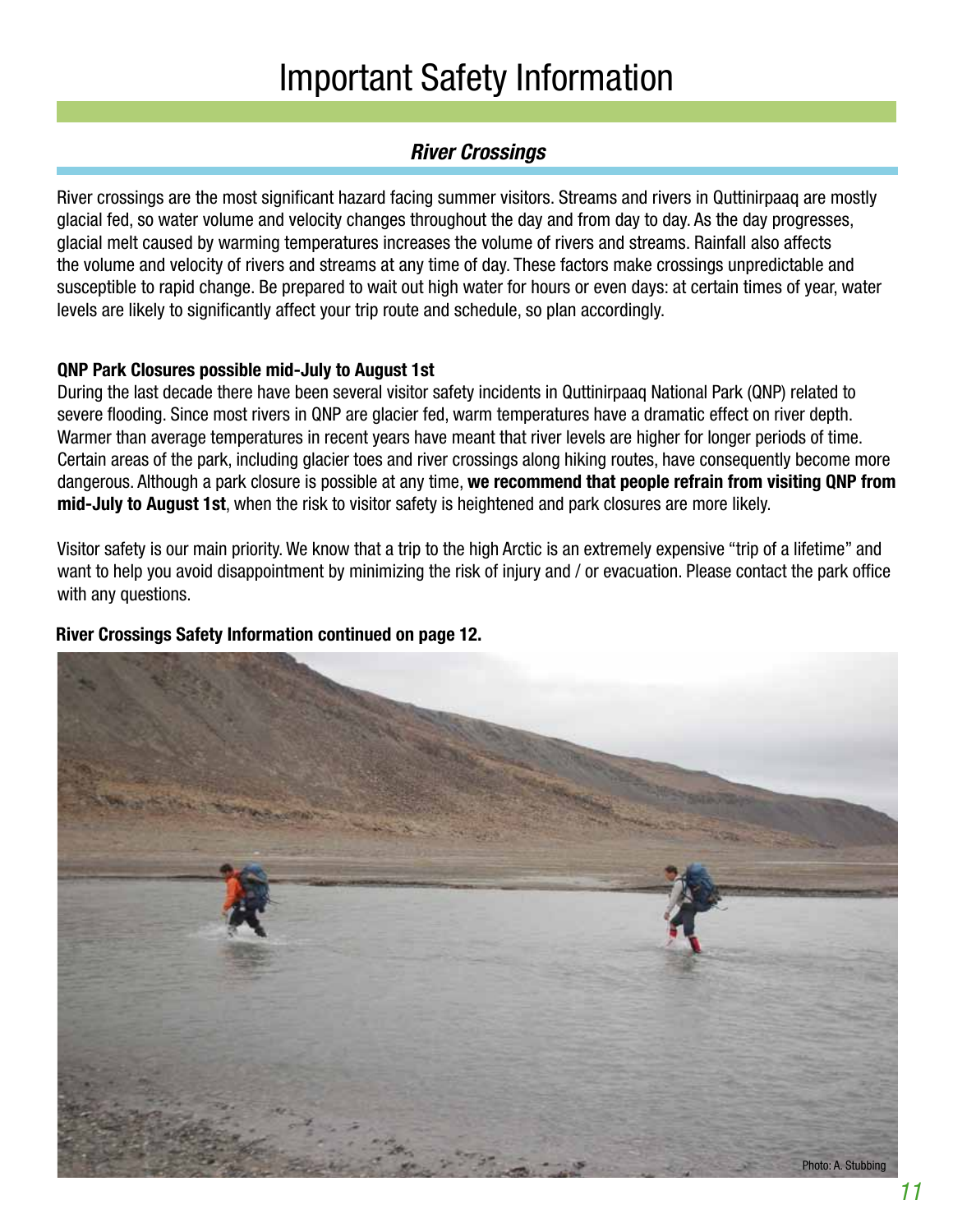#### **River Crossing Tips**

#### **Gear Considerations**

- Footwear: Neoprene boots with gripping soles will protect your feet from the cold water and will allow you to keep your boots and socks dry. Alternatively, hiking boots with gaiters will provide some warmth, ankle support and may protect your feet from tumbling rocks, but you must be prepared to hike in wet boots.
- Hiking poles: hiking poles are essential for balance while crossing and are useful for testing water depth.

#### **Deciding to Cross**

- Group abilities: Ensure that all group members are willing to take the risk. Consider the abilities of the weakest group member.
- Timing: Be prepared to wait hours or days until water levels are low enough for your group to make a safe crossing. During warm periods, water levels are generally lowest between 2 am and 7 am. Following heavy rain, water levels may continue to rise for several hours.
- Location: Assess the safest location to cross, remembering that ideal crossing locations change regularly. Consider the following:
	- Water depth
		- Braided areas tend to be shallower than single channels.
	- Water speed
		- Flatter areas tend to have slower-moving water than steeper areas.

**Hazards** 

- Riverbanks: may be unstable and could collapse.
- Underwater: cloudy water can obscure rolling rocks and unstable footing.
- Downstream: be aware of waterfalls, deep pools, open sea, etc.

#### **Safe crossing techniques**

- Heavy packs make crossings more difficult; you may wish to test cross without a pack or have stronger members shuttle packs.
- When crossing with a pack, unfasten waist and chest straps so you can remove your pack easily if you become pinned underwater.
- Face upstream, move with the current and use hiking poles to maintain balance.
- Consider group crossing techniques, i.e. Leader is upstream with group members in single file behind for support and to take advantage of the group's downstream eddy.

#### **To learn more about river safety, consider taking a swiftwater safety course before your trip.**

**River crossings are the most significant risk visitors face in Quttinirpaaq National Park**

All rivers and streams are dangerous Some streams may remain uncrossable for some members of your group Be prepared to change your route or turn back

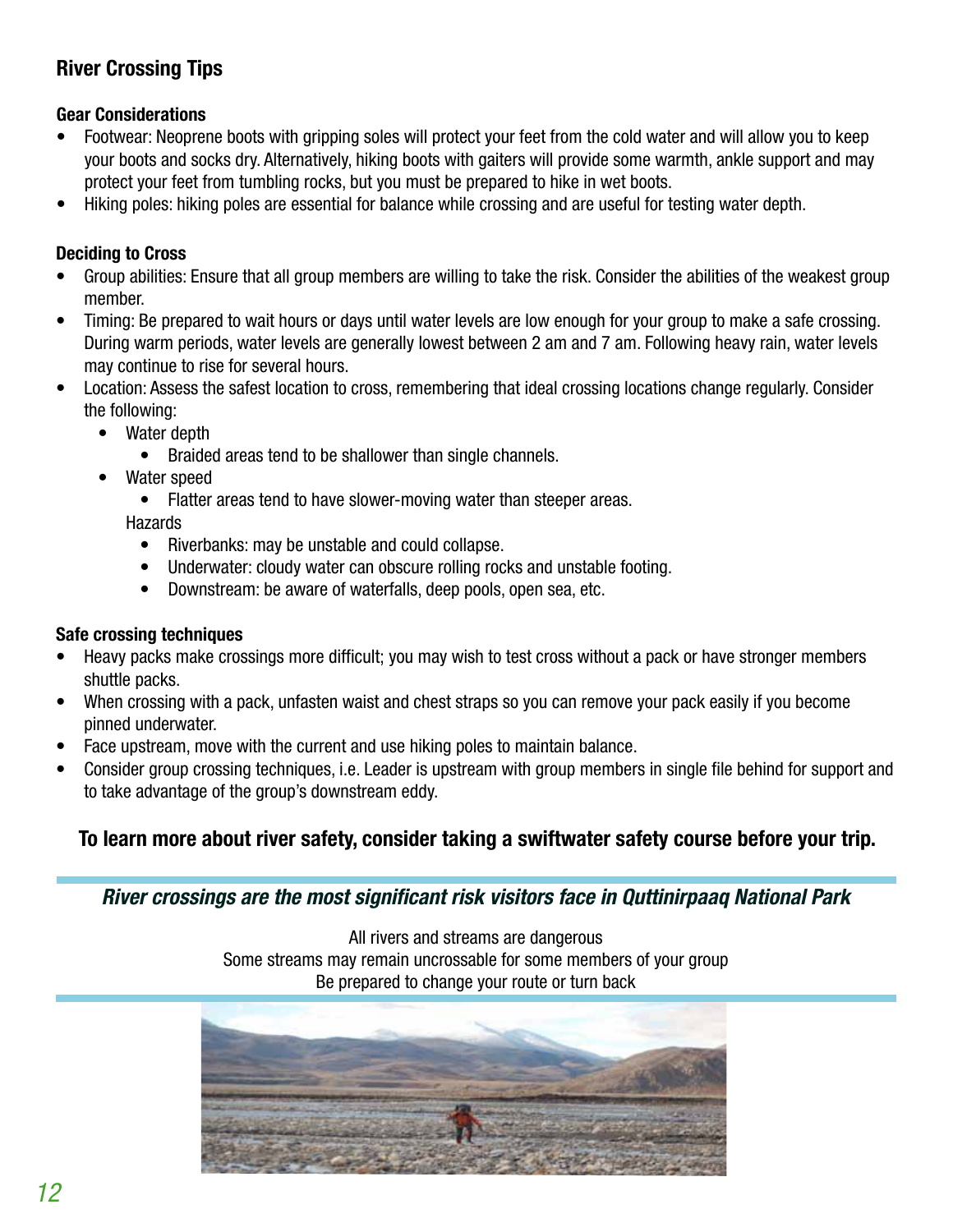#### **Rockfall**

Bare, freshly broken rock is a sign of active rockfall; these areas may extend well out from the rock walls and cliffs. In or around steep terrain, choose routes carefully, watch and listen for falling rock and avoid stopping for long breaks in potentially active or unprotected areas. Be particularly careful when it is raining and during periods of freeze-melt temperatures as these conditions loosen rock and increase rockfall. Choose campsites in protected areas, away from steep terrain.

#### **Glacier Travel**

Low temperatures combined with low annual snowfall means that glacial movement is very slow. Crevasses and icefalls are reduced compared to glaciers in more southerly regions of North America. However, glaciers must still be treated with respect as they can be dangerous. Only those experienced in glacier travel and crevasse rescue and with proper equipment should travel on glaciers. **Beginning in 2012, all guides operating in glaciated and / or technical mountain terrain will require full IFMGA/IVBV/UIAGM/ACMG certification as an Alpine, Mountain, or Ski guide.**  Contact the park office for more information.

#### **Avalanches**

If there is snow and you will be travelling across or near slopes of more than 25° angle, you need to consider the possibility of avalanches. You should be trained and experienced in assessing avalanche hazards, route-finding skills and self-rescue techniques if you plan to travel in avalanche areas. All members should carry an avalanche transceiver, shovel and probe.

#### **Water Quality**

We advise you to fine filter (<0.5microns), treat (iodine or chlorine in warm water), or boil your drinking water. To prevent the spread of diseases, human waste should be disposed of in a responsible manner, at least 100 metres from water sources and 50 metres from trails. More information will be provided during your orientation.

#### **Climate and Extreme Weather**

Quttinirpaaq National Park is a polar desert – it is a cold region with little precipitation. Winters are very cold with some of the lowest temperatures recorded in Canada. In contrast, summers, though short, can be surprisingly warm, particularly in the Lake Hazen area. Coastal areas of the park are generally cooler and receive more precipitation than the interior. Winds throughout the park tend to be light, except on the ice caps. There are 24 hours of daylight from May to August and 24 hours of darkness from November to February.

Weather in the Arctic is notoriously changeable and Quttinirpaaq National Park is no exception. Abrupt weather changes can affect temperature and visibility sometimes for several days. Whiteout conditions are possible any time of year. **Be prepared for snow anytime, anywhere in Quttinirpaaq!**

#### **Hypothermia & Frostbite**

Hypothermia is a life-threatening condition. People with hypothermia can no longer keep themselves warm and cannot re-warm themselves without assistance. Know the signs and symptoms of hypothermia, know how to treat it and take precautions to prevent its onset.

Winter and spring travellers must also guard against frostbite when travelling in QNP. Conditions of extreme cold are common and care should be taken to avoid exposing the skin.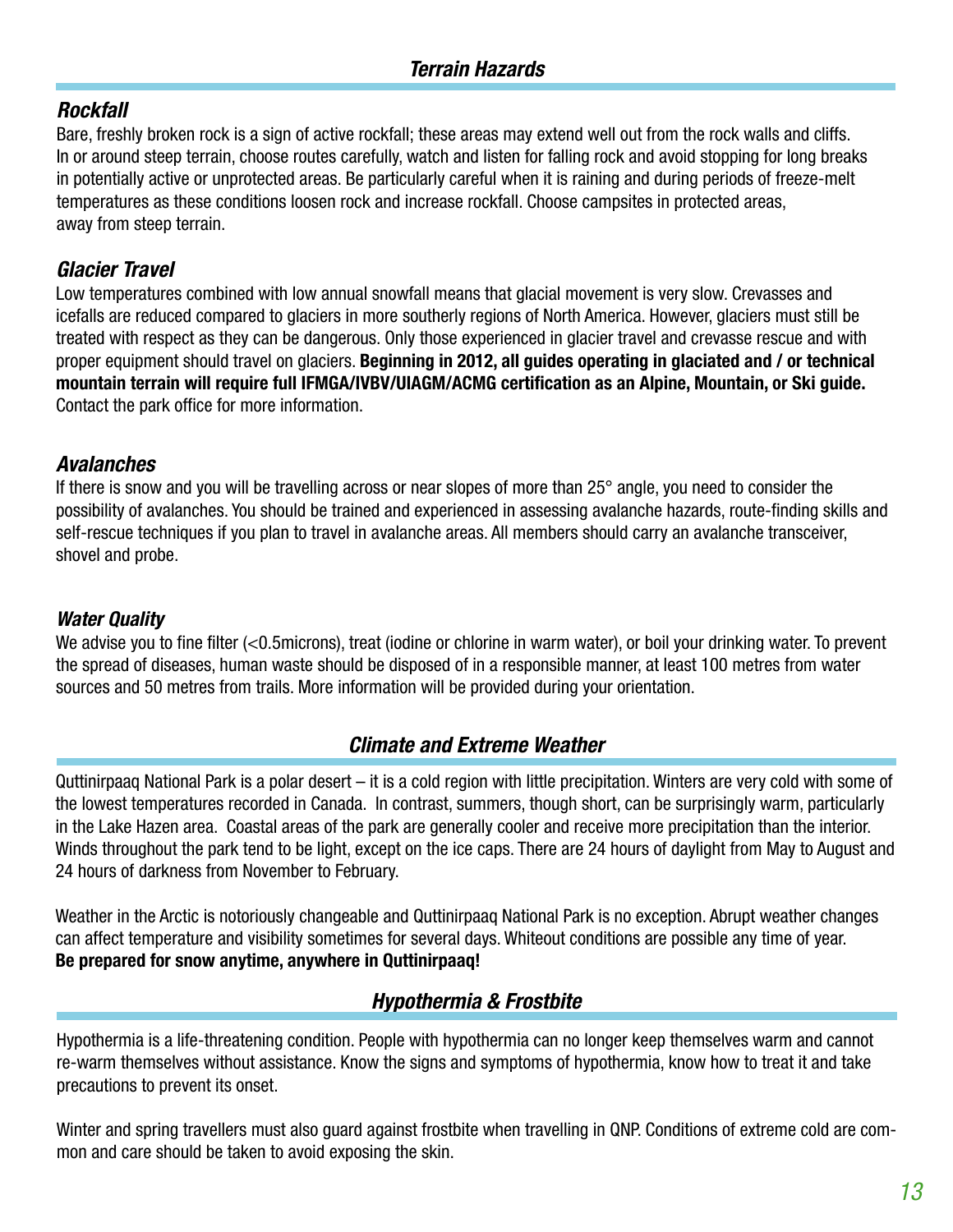#### **Polar Bears and other Wildlife**

Polar bears may be encountered at any time of the year and in any area of the park even on glaciers. The more people in your party, the less likely you will encounter a bear.

For more information, please speak with our parks staff, read the Safety in Polar Bear Country pamphlet carefully and watch the Polar Bears: A Guide to Safety DVD at the park office. For your own copy of this DVD, visit **www. distributionaccess.com**.

If you are nervous about bears, or uncertain of your ability to deal with them, consider joining a guided group. Guides are knowledgeable and experienced at travelling in bear country. When hiring a guide, ask about their experience, how they will avoid encountering polar bears and their plans of action should you encounter a bear.



#### **Report polar bear encounters**

Report sightings, tracks and signs to Parks Canada staff as soon as possible by radio or satellite phone.

Wildlife in Quttinirpaaq has little exposure to humans and may therefore not be afraid of you. As a general rule, keep a safe distance from all wildlife and remember that it is illegal to touch, feed or entice wildlife with food items in a National Park.

**Foxes and wolves** can carry rabies. In this park, they are not used to people and will approach you because they are curious. Do not let them get too close.

**Birds and wildlife** are inquisitive and opportunistic. They will scavenge food left out and caches that are not securely stashed. Make sure food and garbage is securely stored.

**Muskoxen** have been known to charge people when they feel threatened. Please keep your distance.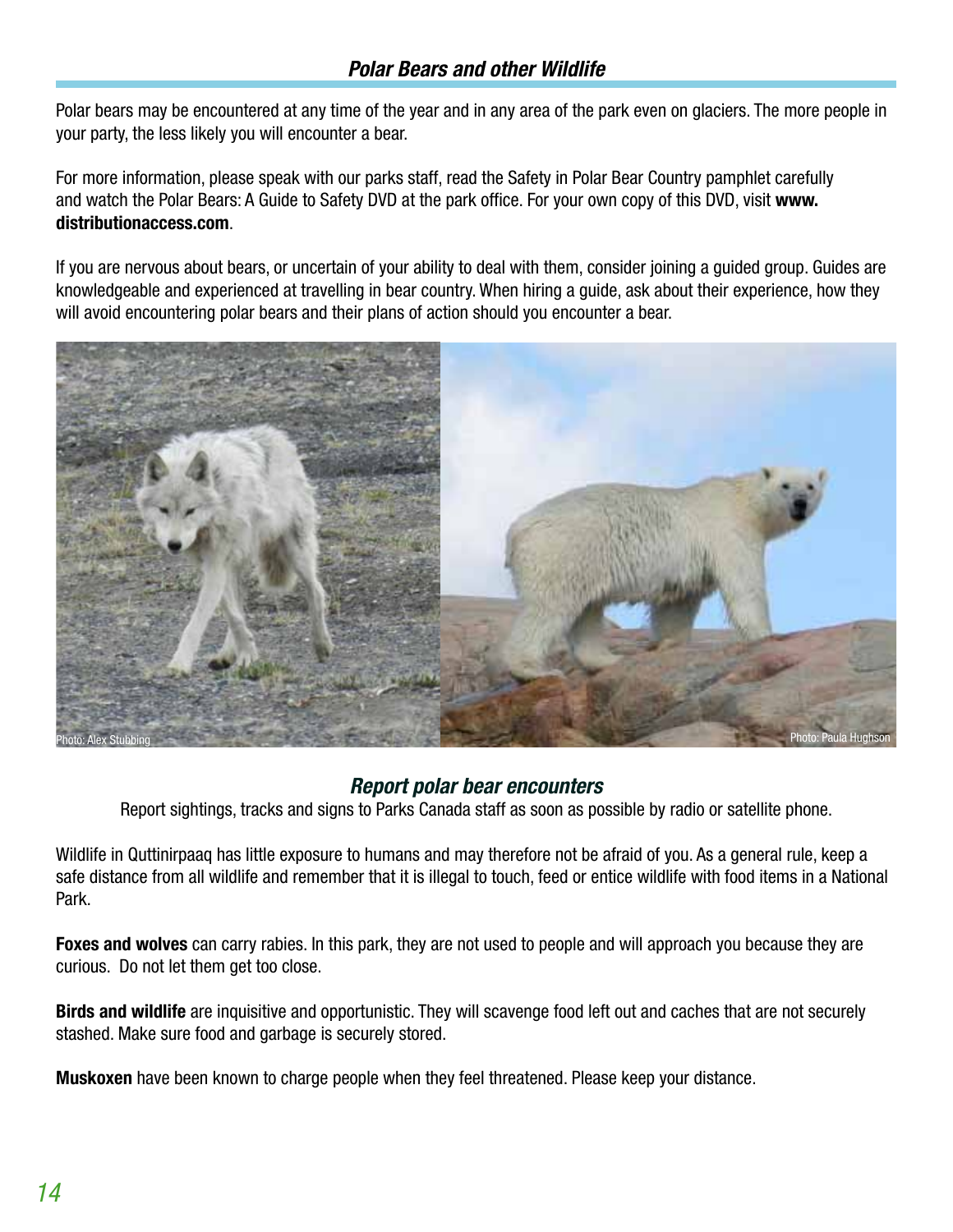## Minimizing Risk

#### **Experience Level**

Your group should have advanced skills in wilderness first aid and be prepared to handle any medical, wildlife or weather related emergency. If someone in your group is uncertain about their skill level, consider travelling with an experienced guide. Contact information can be found in this package.



#### **Navigation**

Quttinirpaaq lies within the area of compass unreliability. GPS receivers are your best bet for navigation. Keep in mind that you should keep batteries warm and even the best unit can fail. Bring a backup unit, extra batteries and the right maps. Since the arctic weather can keep you on your toes, there may be times you are required to navigate in white out conditions.

#### **Communications**

Please be aware that all of these recommended modes of communication can be unreliable and at times you will be unable to make contact with anyone. If you are having difficulty receiving a signal it may be possible to get to higher ground to improve signal strength. This can be very time consuming and in some cases dangerous, please use caution. As always with technology, be aware of the weaknesses of your system.

**Satellite phones** are the preferred means of making contact. Your phone can put you in touch with emergency assistance 24 hours a day. We recommend obtaining a satellite phone prior to your trip as they are not available in the north.

The Iridium system currently provides the **ONLY** coverage over Quttinirpaaq. Make sure to bring extra batteries and keep your device dry. Portable solar chargers for batteries are also recommended. Be sure to write down emergency phone numbers and program them into the phone.

**SPOT devices** do not cover high latitudes and therefore do not work in QNP.

**Personal Locator Beacons (PLB)** can also be carried into remote areas. When activated, they send a distress signal to the Canadian Forces in Trenton, Ontario who will initiate a rescue from there. Once activated, the signal is nonreversible; these are to be used in a life-threatening situation only. Make sure your PLB is properly registered by calling the Canadian Personal Emergency Beacon Registry in Ottawa at (613) 992-0079 or online at **www.canadianbeaconregistry.forces. gc.ca**. Only PLB's that transmit a distress signal at 406 MHz are permitted in Canada.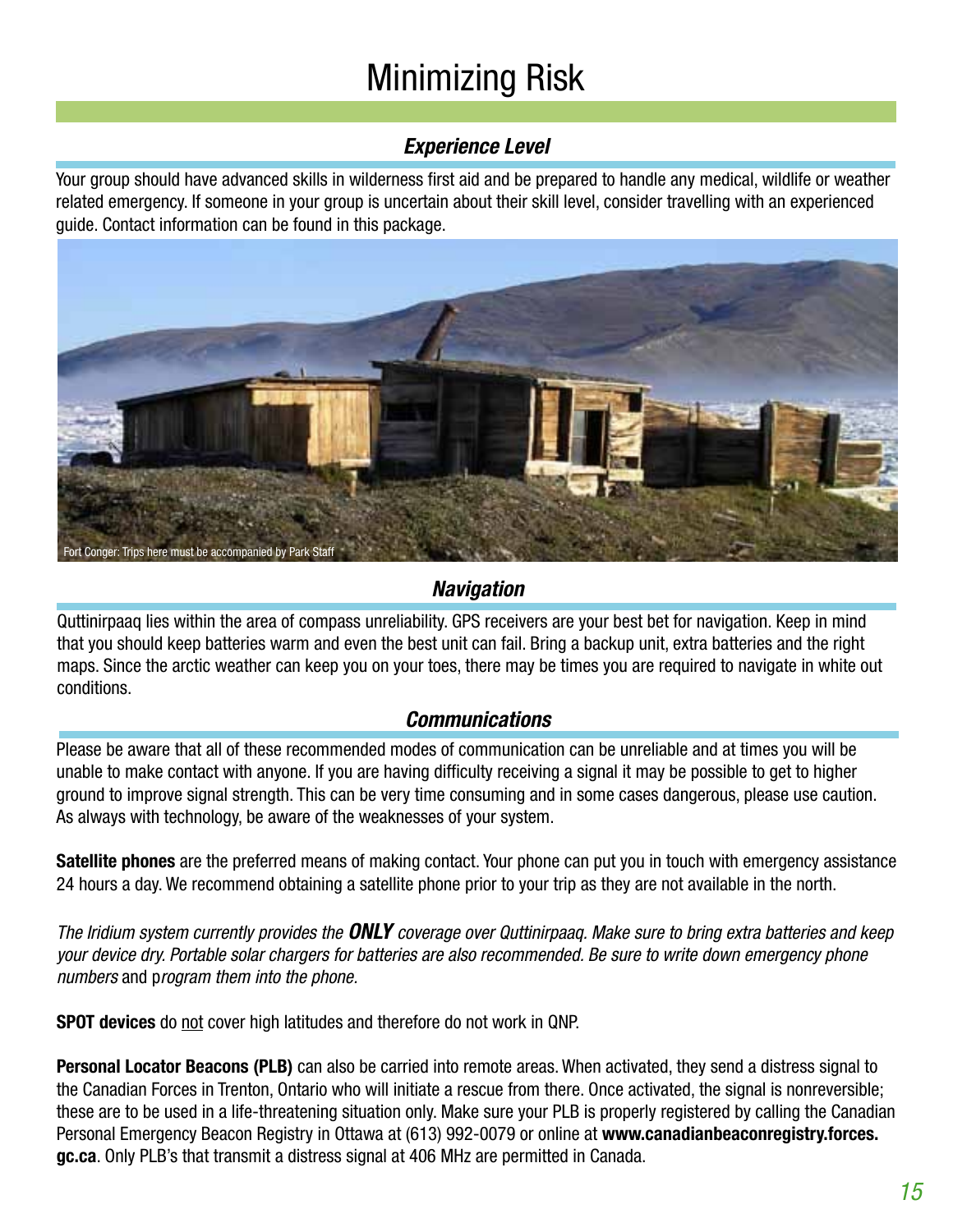### Search and Rescue

Quttinirpaaq is one of the most remote parks in North America, and rescue services and facilities are very limited. Our public safety staff are trained in first aid, patient stabilization and evacuation in nontechnical terrain. Park search and rescue operations may be delayed by poor weather conditions, geography, aircraft or staff availability. For high-angle technical evacuations, assistance from outside of Nunavut is required.

#### TO HELP US AND YOURSELF, PLEASE:

- Be self-reliant and responsible for your own safety;
- • Have the required equipment, knowledge, skills and physical fitness;
- Consider the public safety information and advice provided by Parks Canada;
- Seek out additional advice from our staff if you are uncertain about what you may encounter;
- Follow the public safety registration and de-registration program;
- Be prepared for emergencies (medical, wildlife or weather related).



**When will a search be initiated?**

A search and rescue response will be initiated when a distress signal is reported or when a group has failed to de-register and an initial investigation suggests a group is overdue. In the case of an overdue group, a physical search may not occur until at least 48 hours after the de-registration date has passed.

#### **IN CASE OF EMERGENCY CALL THE EMERGENCY DISPATCH LINE (780) 852 3100 THIS NUMBER IS MONITORED 24 HOURS A DAY**

#### **Do not forget to de-register!**

You will likely exit the park at Tanqueray Fiord and should speak with Park Staff there. If you DO NOT see staff when you depart for Resolute, you must call them using the satellite phone numbers you were provided upon arrival. Failing to do so, can place rescue staff in danger and make the rescue team unavailable for a real emergency.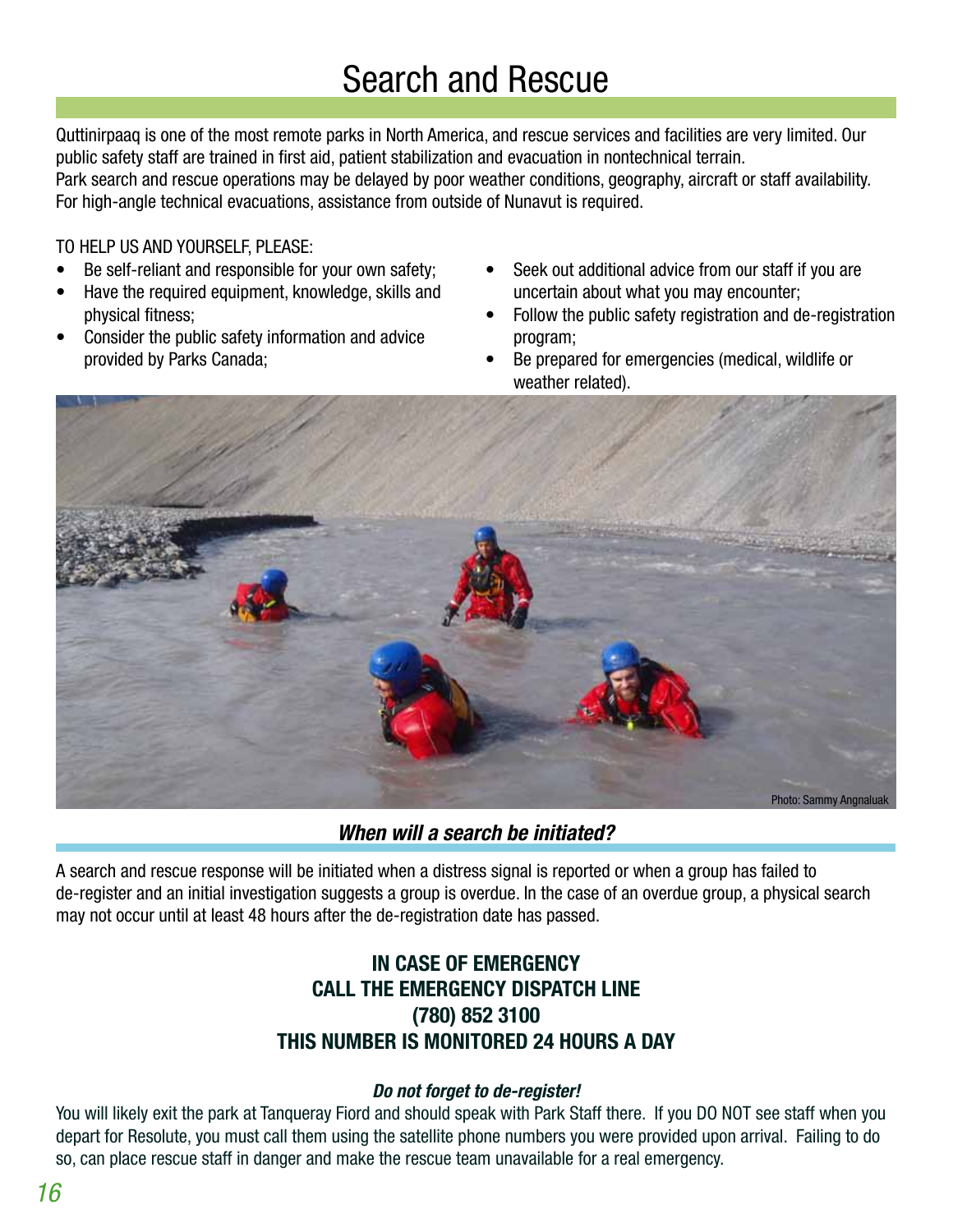### Emergency Equipment and Facilities

- Basic rescue, first aid and survival equipment is located inside the park buildings at the Tanquary Fiord and Lake Hazen Operational Stations.
- Emergency radios are provided in the park buildings at Tanquary Fiord, Lake Hazen and Ward Hunt Island.
- Radio signals can be distorted and limited by weather, mountainous terrain and sunspot activity. In an emergency, continue transmitting your message even if there is no response. Someone may be able to receive your message.
- The nearest nursing station is in Resolute. The nearest hospitals are in Igaluit, Nunavut and Yellowknife, NWT.
- Emergency cache barrels contain essential gear in the event that yours becomes lost or damaged. The contents are to be used only in an emergency to allow you to reach the nearest operational station. The location and contents of the barrels will be covered during your orientation session.

### Environmental Conservation Practices

- Choose routes on durable terrain.
- When travelling across steep terrain use rock outcrops or snow.
- Select campsites in durable locations where signs of your occupation will be minimal, especially for base camps or if you are travelling in a large group.
- Use biodegradable soap and only when necessary.
- Dish and excess cooking water should be strained and poured into a shallow sump hole away from campsite and 50 meters away from water sources. Strained food particles should be packed out with garbage.
- Pack out everything that you packed in. Do not leave garbage in the outhouses. This includes your toilet paper! Burn it or pack it out.
- Do not build cairns (rock pile or Inuksuk), markers, or leave messages in the dirt.
- If you cannot use an outhouse, leave human waste exposed to air to degrade quicker in the sun and air. Do not cover it. Please use an area away from main routes and water sources.

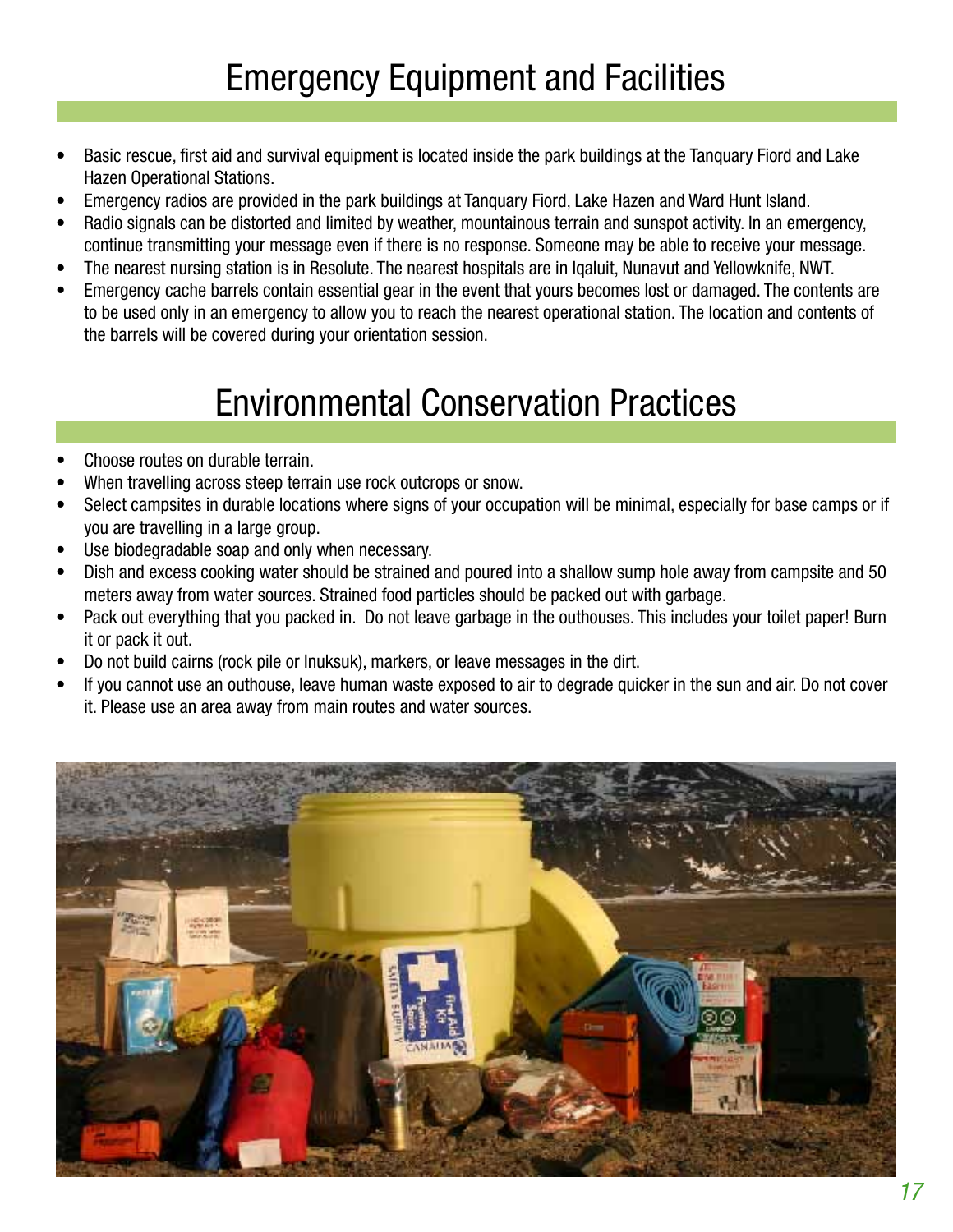### Fees

Entry fees are charged at most national parks. Most of the money raised through admission fees remains in the particular park where it is collected. This means that every time you visit a park you are investing in its future – and in a legacy for future generations.

Nunavut's national parks are backcountry parks. An annual northern park backcountry excursion fee of \$147.20 (Cdn) per person (used for multi-day trips) will be applied at the time of registration. This price includes all applicable taxes. Cash is not readily accessible at Tanquary Fiord, though payment by credit card is accepted. If you choose to pay with cash, please make arrangements to pay at the Iqaluit office.

The Annual Northern Backcountry Excursion Pass is valid in any national park / reserve in Nunavut, the Northwest Territories and Yukon, except for Kluane and Wood Buffalo National Parks.

The Parks Canada Discovery Passes covering Park Entry Fees are not valid in the National Parks in Nunavut.

These are the fees, at time of print. New Fees will soon be implemented. They are likely to be slightly higher.

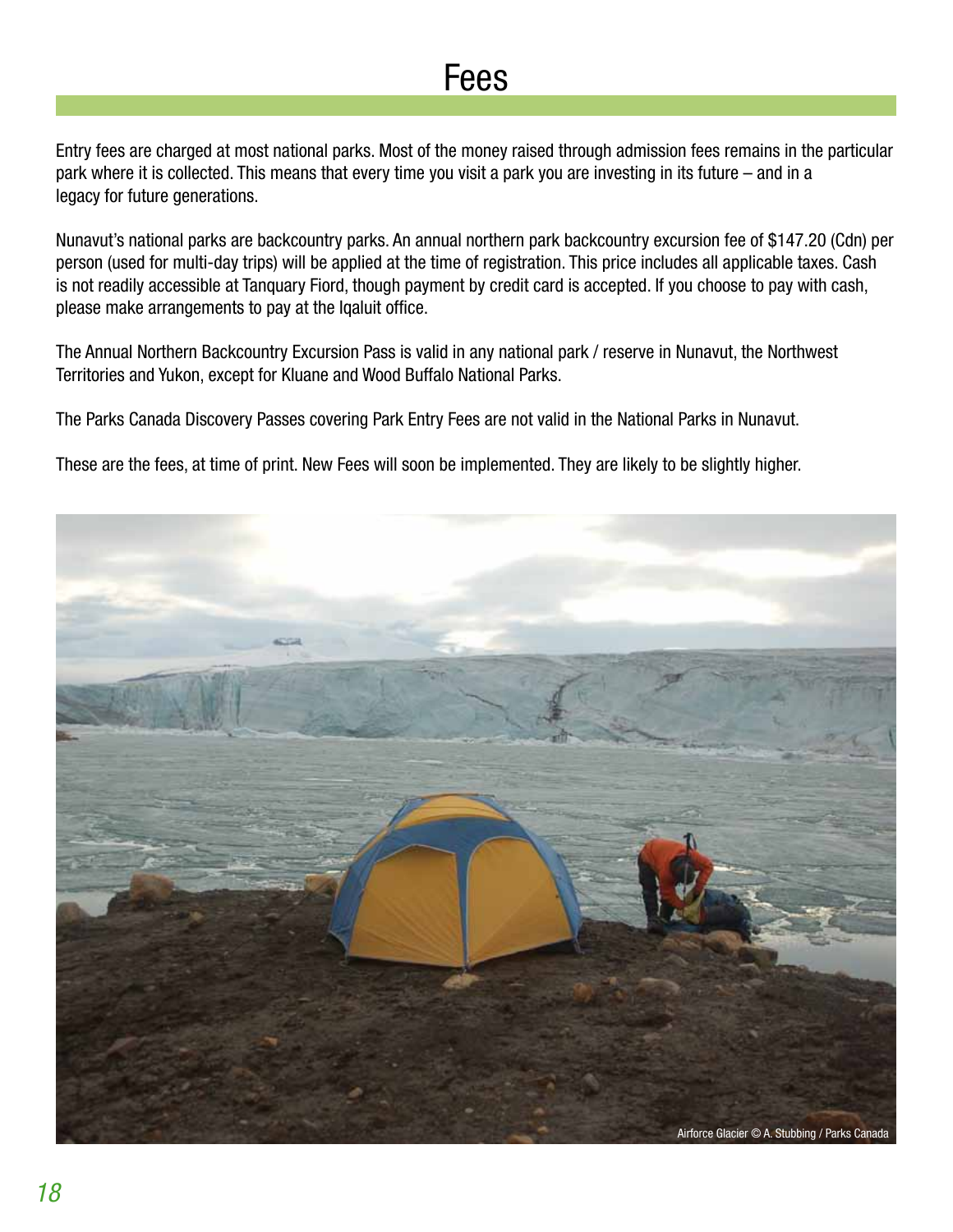#### **Working Together to Preserve our Natural and Cultural Areas**

The Canada National Parks Act and Regulations, as well as other federal legislation, are in place to preserve and protect our natural and cultural resources. The following is a guide to ensure you have a safe and memorable wilderness experience while visiting Quttinirpaaq National Park and are provided as brief information statements for convenience only. For a complete listing of park regulations please contact the park office.

- **• Registration and De-registration:** You must register and attend the mandatory orientation before / upon entering the park and de-register upon exiting.
- **Firearms:** No person shall be in possession of a firearm in the park (does not apply to persons authorized by the superintendent).
- **Pets:** Must be kept under physical control at all times.
- **Fishing:** Sport fishing is prohibited in Quttinirpaaq National Park.

#### **Preserving Quttinirpaaq's Natural and Cultural Integrity**

- All garbage must be packed out.
- Campfires are not permitted in the park.
- No person shall remove, deface, damage or destroy any flora or natural objects in the park.
- No person shall wilfully remove, deface, damage or destroy any prehistoric or historic artefacts or structures in the park.
- No person shall hunt, disturb, hold in captivity or destroy any wildlife within the park.
- No person shall disturb or destroy a nest, lair or den in the park.
- No person shall touch, feed or entice wildlife in the park.



**Have a great trip!**